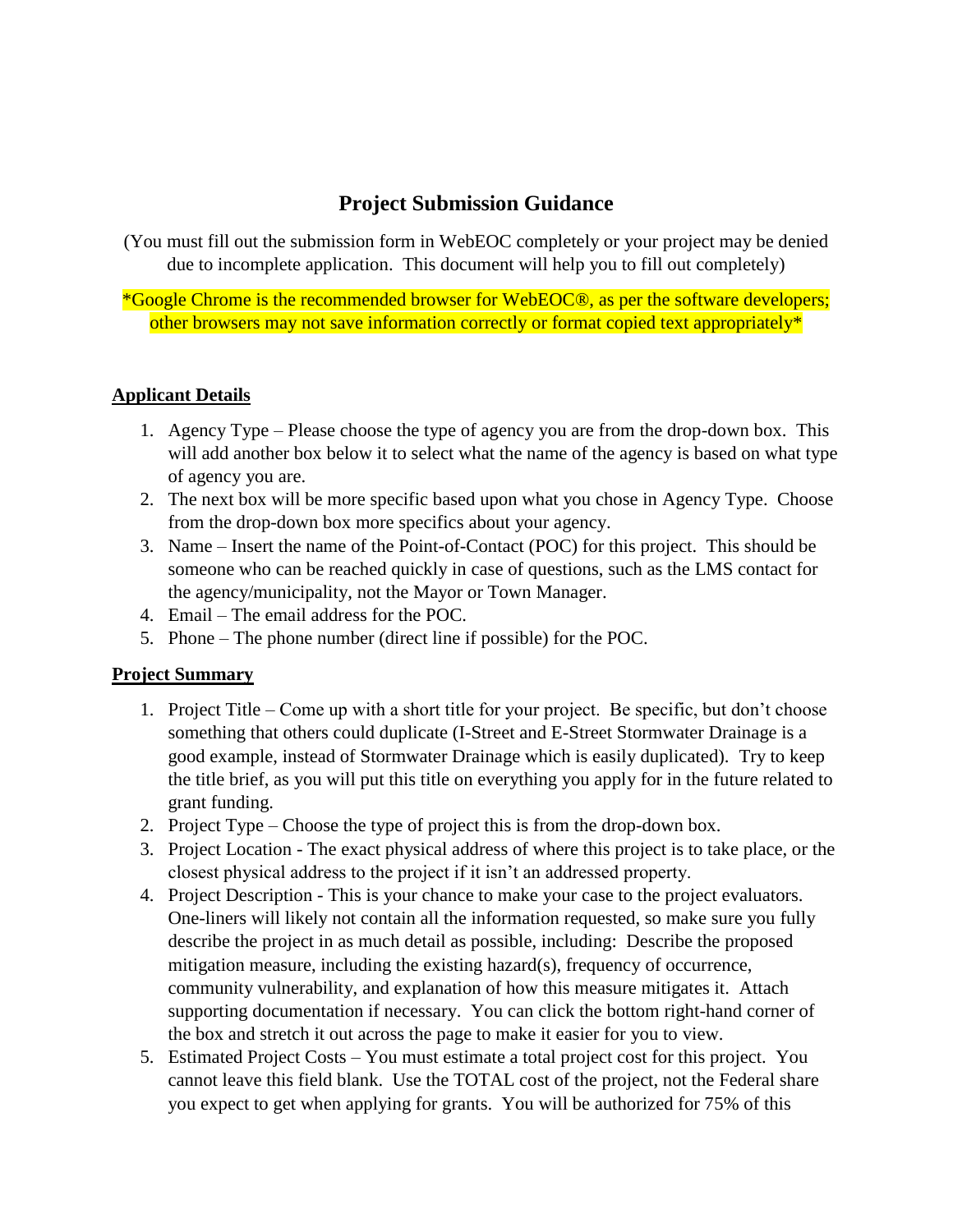number in your LMS support letter when applying for grants in the future. Either describe how you came up with your project cost by putting information in #4 Project Description, or attach a document that shows a breakdown of project costs (materials, labor, and costs paid).

- 6. Application Status New Project unless you are changing a project that is already submitted and ranked. If that is the case, use Update and be sure to reference the project title and tracking number of the old project in the project description so they can be linked.
- 7. Original Date of Entry You can't alter this, it is set by the system when you start a new project submission.
- 8. Last Updated You can't alter this, it time stamps each time the project is updated as it moves along in the process.
- 9. Anniversary You can't alter this, it is a new feature which will remind the Administrator to email you annually to update/remove/resubmit projects once they have reached their end of life cycle and verify validity of older projects.
- 10. Project Status This should always be "new" when submitting a project for evaluation, whether an old project to be re-evaluated or a new project going to the PPL for the first time. Any other choice may cause the system to not send the project for review and scoring. The other choices are for projects that are already ranked on the PPL as the project progresses.

### **Community Benefit**

- 1. This is your chance to make your case as to how this project benefits your community. **Fully** answer all of the questions asked: *What benefit does the community derive from this effort? How and to what extent does this mitigation project benefit the residents of the community? Provide supporting documentation. Explain.* \*Note – You can click and drag the bottom right-hand side of the box across the screen to make the box bigger and easier to read.
- 2. Choose File this is a clickable box that will allow you to add the attachment required to support your answer in the question above.
- 3. This project benefits: a) a primary critical facility; b) a secondary critical facility; c) a public convenience facility; or d) a residential structure. Only choose one of these if it is applicable to your project, otherwise, leave unchecked. If you check it, you will be asked to name that facility.
- 4. Risk to Community This answers 2 questions, Exposure and Frequency. Choose the correct answer from the drop-down box that corresponds with the correct exposure (how high is the exposure to the hazard you chose above) and frequency of occurrence (how often does this hazard occur at/near this project location).
- 5. Benefit Cost Analysis Score following the instructions, **completely** fill out this box. Failure to do so will likely result in a lower ranking if you tie with another project. Please use a final score to 2 decimal places (example: 2.34), even if the last number is a 0. *Clearly use the Benefit/Cost ratio formula, (Estimated Loss Exposure (\$) Before Project) – (Estimated Loss Exposure (\$) After Project) / Cost of the Project*.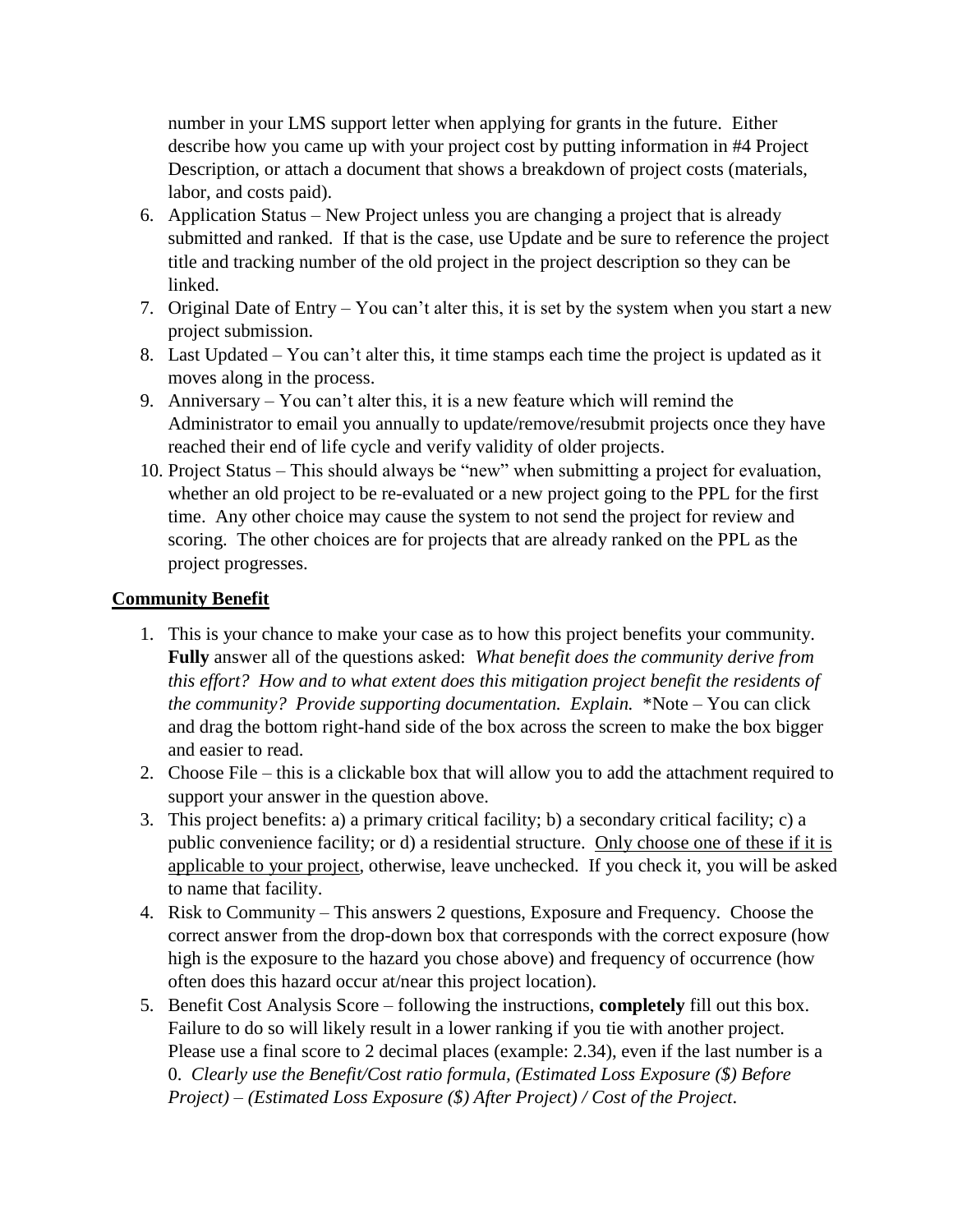All of this formula must be in the box, not just the final score. Your project **WILL NOT**  receive a score, if you do not fill out this box completely, it is the biggest requirement for all grant funding streams that it must have more benefit than cost.

6. Area Benefit - this is your chance to tell the evaluators how many people this will benefit or if it will benefit multiple communities and neighborhoods. **Fully** answer these questions: *How does the project benefit the citizens of the community? Does it help a few dozen homeowners such as shuttering a neighborhood? Does it shutter a public building that thousands of patrons have access to? Does it have an impact on neighboring jurisdictions by reducing flooding along a major roadway? Explain:* \*\*Note: You **must** give a number estimate of how many people this project will benefit and state such in this box, along with answering the other questions. You can click on the lower right-hand corner and drag the box to make it easier to read.

# **Project Implementation**

- 1. Regulatory Framework *Is the project consistent with existing legal, regulatory, and environmental/cultural framework?* Check one box only.
- 2. Plan Inclusions What plans has this project or projects of this type (i.e. drainage projects may be in the CIP year after year) been included in or proposed as a part of? You should provide documentation of such (example: previous agenda from a city commission meeting where it was included as part of your CGMP or CIP, a copy of the pages from the CGMP, CIP, or EM Plan that highlights this proposed project). Click on the question mark in the box and it will give you the options you can choose from, and you can click and choose as many as necessary. Be sure to click "choose file" below that question to attach the supporting documentation.

# **Community Commitment**

- 1. Public Support Yes or no. You **must provide documentation on the "choose file" button** to prove that there has been a public meeting or written evidence of public support for the project if you choose yes. If you choose yes and submit without adding the verifying documentation, you will be scored as if you said no.
- 2. Funding Availability When will the funding be available for your agency to complete this project? Choose one from the drop-down menu.
- 3. Grant Source What grant(s) do you intend to apply for to fund this project? Click the question mark and choose from the available options (you can choose as many as you intend on applying for, but please don't choose all of them and not apply for those grants).
- 4. Matching Funds/In-kind Services Do you have matching funds or are providing in-kind services to meet your part of the match? If yes, how much (as a percentage) do you have or are going to contribute? If no, choose no. Mitigation grants require a minimum of 25% matching funds to qualify.
- 5. Global Match Are you using other allowable non-federal grant funding to match your percentage of the project? Choose yes or no.